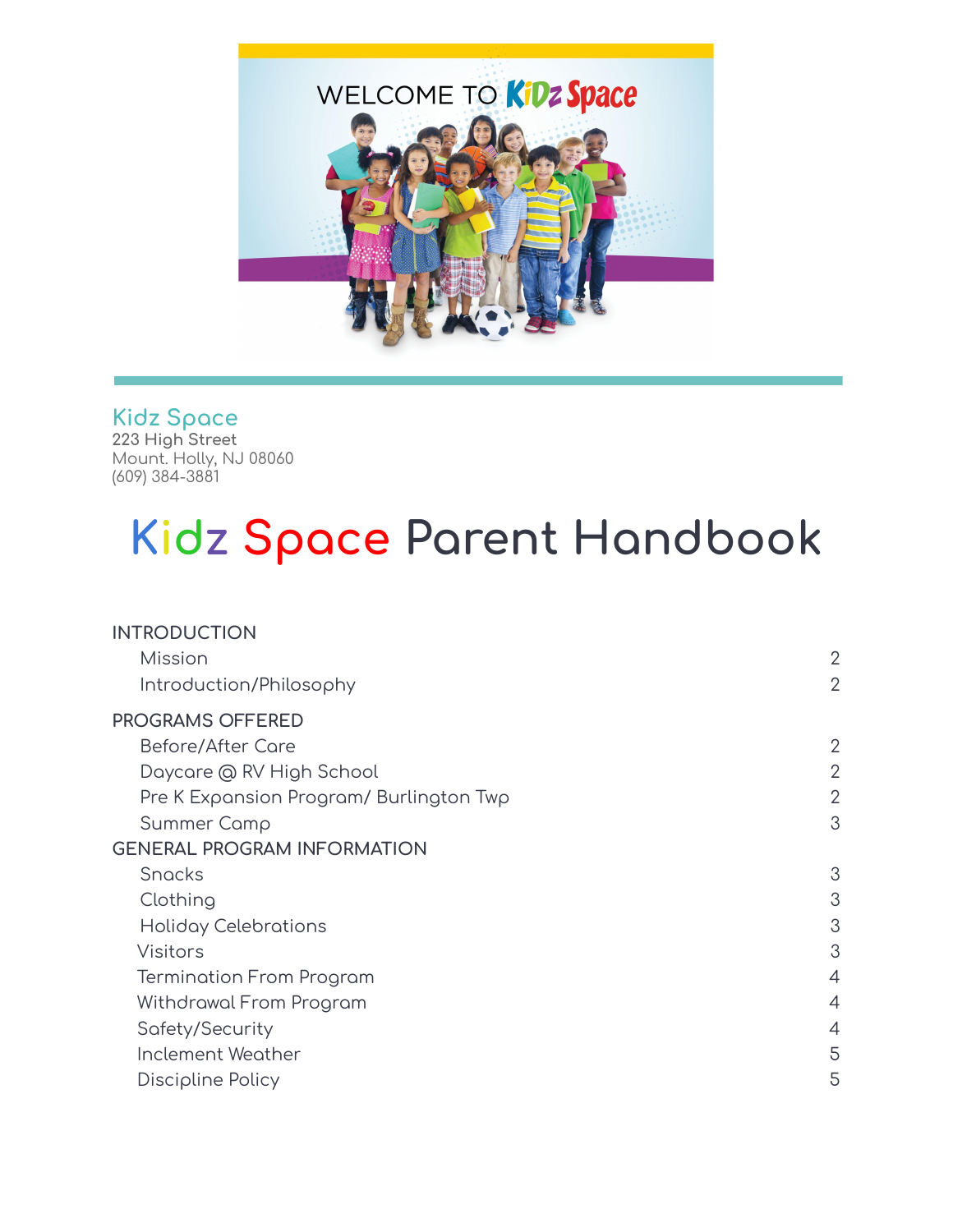|                                                              | 1              |
|--------------------------------------------------------------|----------------|
| Field Trips                                                  | 5              |
| Americans with Disabilities Act                              | 5              |
| PROGRAM TUITION/FEE POLICY                                   |                |
| <b>Registration Fee</b>                                      | 6              |
| <b>Discounts</b>                                             | 6              |
| <b>Tuition Adjustments</b>                                   | 6              |
| <b>Payment Options</b>                                       | 6              |
| Late Pickup/Fees                                             | $\overline{7}$ |
| Attendance                                                   | 7              |
| <b>NJ STATE POLICIES</b>                                     |                |
| Policy on the Release of Children                            | 9              |
| Supervision                                                  | 10             |
| Guidelines for Positive Discipline                           | 11             |
| <b>TECHNOLOGY POLICIES</b>                                   |                |
| Social Media Zero Tolerance Policy                           | 12             |
| Electronic Communication                                     | 12             |
| Use Of Electronic Communication and Recording Devices (ECRD) | 13             |
| <b>MEDICAL POLICIES</b>                                      |                |
| Injuries and Illnesses                                       | 13             |
| <b>Administration of Medications</b>                         | 14             |
| PROGRAM SPECIFIC INFORMATION                                 |                |
| <b>BEFORE/AFTER SCHOOL</b>                                   | 14             |
| <b>RVRHS DAYCARE</b>                                         | 15             |
| <b>BTSD PRE K EXPANSION</b>                                  | 17             |
| <b>CONTACT US</b>                                            | 19             |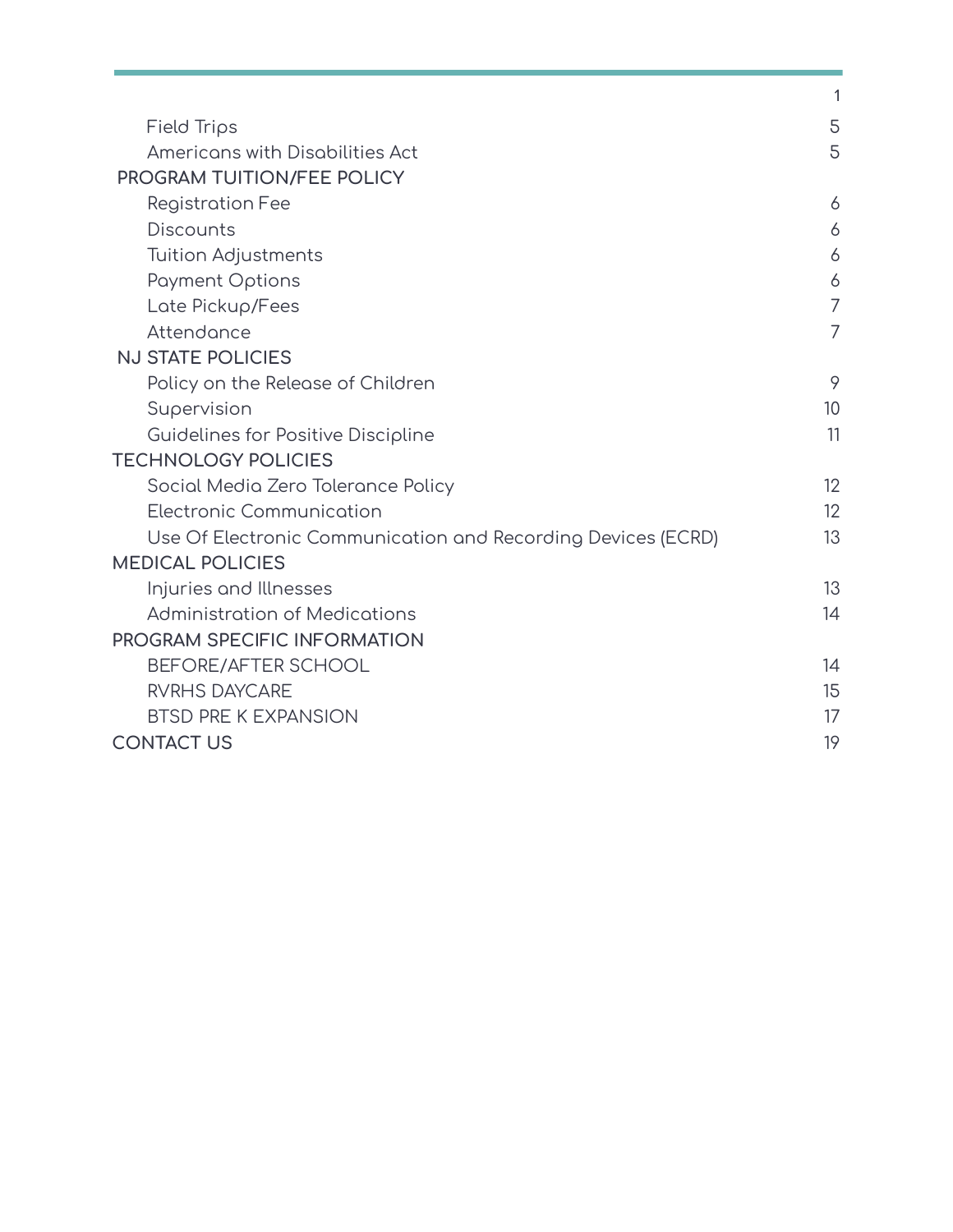#### **Mission Statement**

To create a unique learning environment, based on our experience, research and sound guidance. To provide a program for students where they can be safe, creative, active, and social.

### **Introduction/Philosophy**

Our philosophy is simple; we will be more than a babysitting service. At Kidz Space, we believe your child should benefit from their time with us. Our trained, experienced and caring staff help to promote your child's physical, social, emotional and creative development. Kidz Space prides itself on making your child's experience safe, beneficial and fun.

As a parent, we appreciate that you have entrusted your child in our care and take that responsibility seriously. We strive everyday to provide the very best care for your child and understand the importance of providing a safe and comfortable environment for your child. We believe your involvement in the program and open communication throughout the year is vital. We are here to serve you and encourage you to contact us regarding any concerns you may have.

### **KIDZ SPACE PROGRAMS OFFERED**

### **Before/After Care Services**

Kidz Space offers Before/After Care Services at the B. Bernice Young School and Fountain Woods Schools in Burlington Township, Hainesport Township School, Eastampton Community School and preschool students that attend the above schools may enroll in the Before/After Care program if their school start/dismissal time is the same as the rest of the school.

### **Full Day Child Care at Rancocas Valley High School (RVRHS)**

Kidz Space offers full day care childcare at Rancocas Valley High School. This program is open from 7 am until 5 pm. We follow the RVRHS school calendar for closing and early dismissal days. This is a low cost option for parents with flexible schedules, teachers and/or office staff.

### **Pre-K Expansion Program through the Burlington Township School District**

Kidz Space has partnered with the Burlington Township School District (BTSD) to provide full day preschool. Based on a lottery system, BTSD determines who attends our program. Parents are encouraged to sign up for the Pre-K lottery through the BTSD Board of Education prior to the start of the school year. Our certified teachers provide a fun and educational school experience.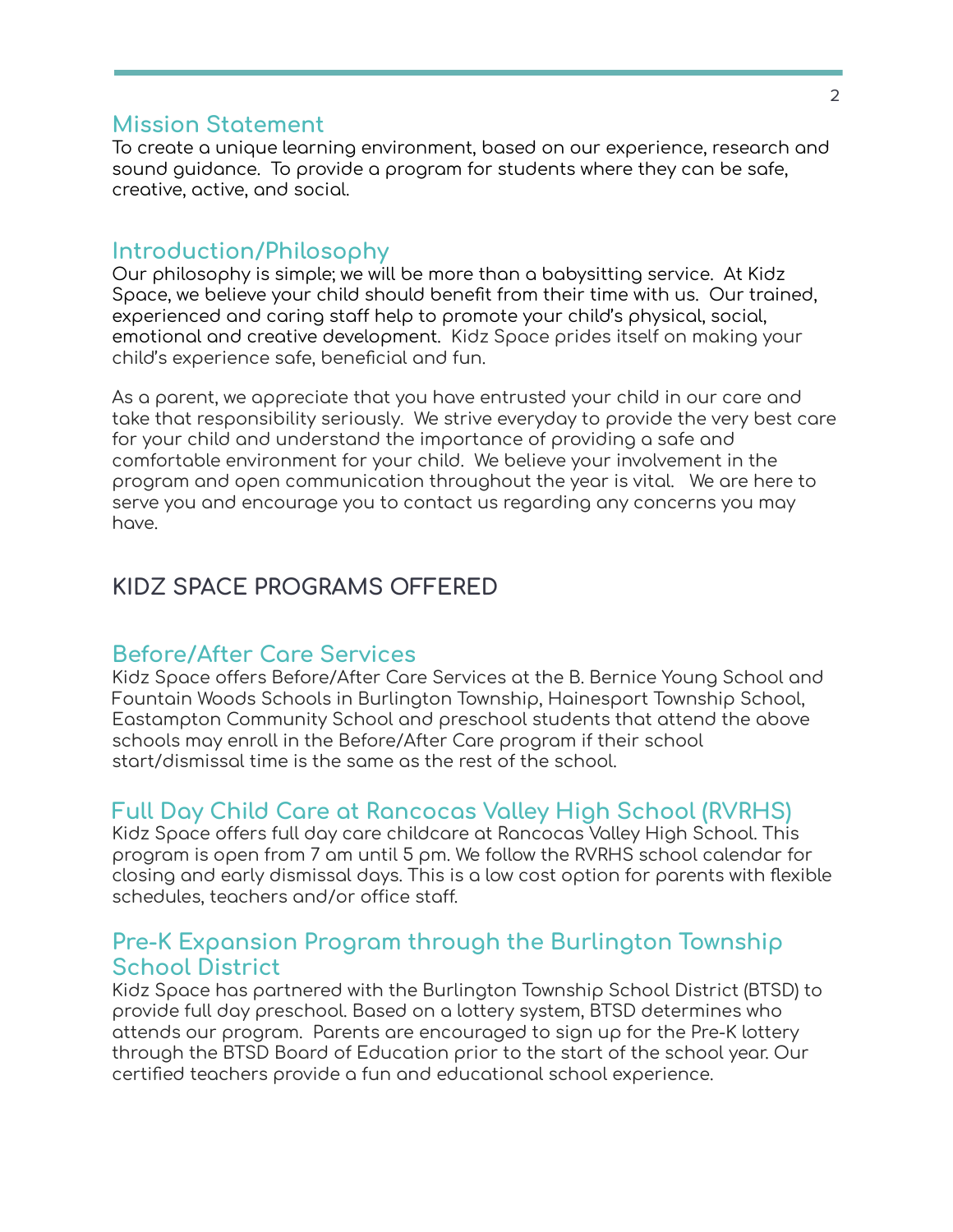### **Summer Camp**

Kidz Space offers summer camps for school age children at Hainesport and Burlington Township Schools. Registration and additional camp information is located at [www.kidzspacenj.com](http://www.kidzspacenj.com) by the end of February or beginning of March.

## **INFORMATION PERTINENT TO ALL PROGRAMS**

### **Administrative Office Information**

Our administrative office is located at 223 High Street in Mount Holly, New Jersey. We can be reached at 609-384-3881 between the hours of 9:00 am and 3:00 pm. . Our administrative office follows the school district calendars so we will be closed for holidays and school closures. If there is an emergency please email us at [admin@kidzspacenj.com](mailto:admin@kidzspacenj.com) and we will do our best to respond.

### **Snacks**

We serve a nutritious snack each day at Kidz Space. In addition, each month there will be a fun food craft/ snack so please let us know if your child has any food allergies. A peanut-free table is located at the program.

### **Clothing**

Please provide warm outerwear on cool days as the children will go outdoors as often as possible. Please label all of your child's belongings.

### **Holidays and Celebrations**

We realize children enjoy celebrations and we do our best to offer as many as possible. If you provide snacks for our program please be sure to check for allergy information and ensure the list of ingredients is noted on the package. If your child attends our pre-k program please contact their teacher for permission prior to sending in food because each school district has different policies regarding what is allowed.

### **Confidentiality, Custody and Visitations**

Your child's personal information is kept secured and staff are made aware of information on an "as needed basis." As part of their employment agreement staff are instructed to keep such information confidential.

Only the primary parent(s) can add, change, remove or have access to payment information.

Please submit any legal information we need to be privy to such as custody agreements. Children will only be released to the custodial parent and non-custodial visits are not permitted.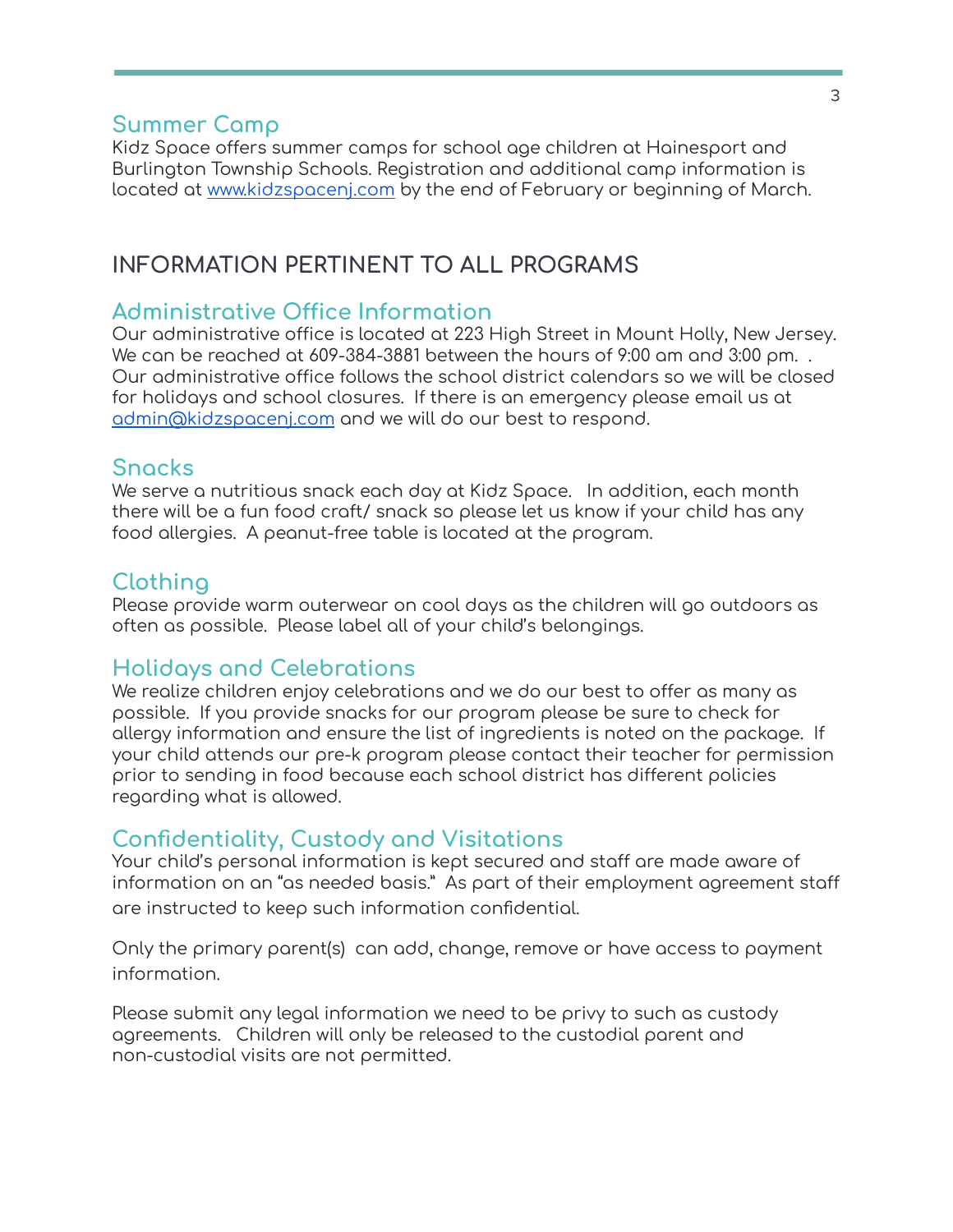### **Expulsion Policy/ Termination from Program**

Kidz Space abides by the State of NJ's [Expulsion](https://fs12.formsite.com/cCAoVq/images/expulsion_policy.docx.pdf) Policy as outlined in the link.

Kidz Space Enrichment Programs reserves the right to terminate care of any child if it is determined, by Kidz Space Enrichment Programs , that a child's supervisory, physiological and/or psychological needs cannot be met by Kidz Space Enrichment Programs , and/or if the child is a danger to himself or any other student in the program or if the parent/guardian cannot fulfill the obligations agreed upon in the enrollment contract.

### **Withdraw from Kidz Space**

Kidz Space Enrichment Programs require 2 weeks notice if you plan to withdraw your child. Please notify us by email your request for withdrawing and the date the withdrawal will be effective. If no notice is given, you will be billed for two weeks following your child's last day in the program.

### **Website**

Please check our website at www.kidzspacenj.com regularly for schedule information, forms, and pictures and videos of your children!

### **Satisfaction and Resolution**

We understand as parents/guardians you want the best care possible for your child and we are here to offer that! Our management team and site supervisors are always available to discuss any situation that may arise. In addition, we are open to suggestions that can be implemented to improve our programs.

Your site supervisor is whom you can discuss any recommendations, questions, issues or concerns with. If your site supervisor is unable to assist you please don't hesitate to contact our administrative office by phone or email.

### **Security and Safety**

Security and your child's safety is of the utmost importance to the Kidz Space staff. When picking up your child we request that you do not allow your child to leave the building unless they are supervised. At morning drop-off, ensure your child enters the building and is greeted by a staff member. **No child is allowed to be left outside the school prior to the start of the morning program.** All building doors are locked therefore, a staff member will need to let you in as well as anyone on your approved pick-up list. Please do not hold the door open for anyone unless a Kidz Space staff member acknowledges they are approved to enter. When registering your child, you will have the opportunity to notify us who you allow to pick up your child. In the event you are unable to be reached and your child needs to be picked up those on your pick-up list may be contacted to do so. Our staff does their best to quickly get to know you but until they do a photo ID will be requested when picking up your child. In addition, during the school year, please email us any changes of address, telephone numbers or cell phone carrier.

Kidz Space complies with state mandated fire and emergency lockdown drills throughout the year.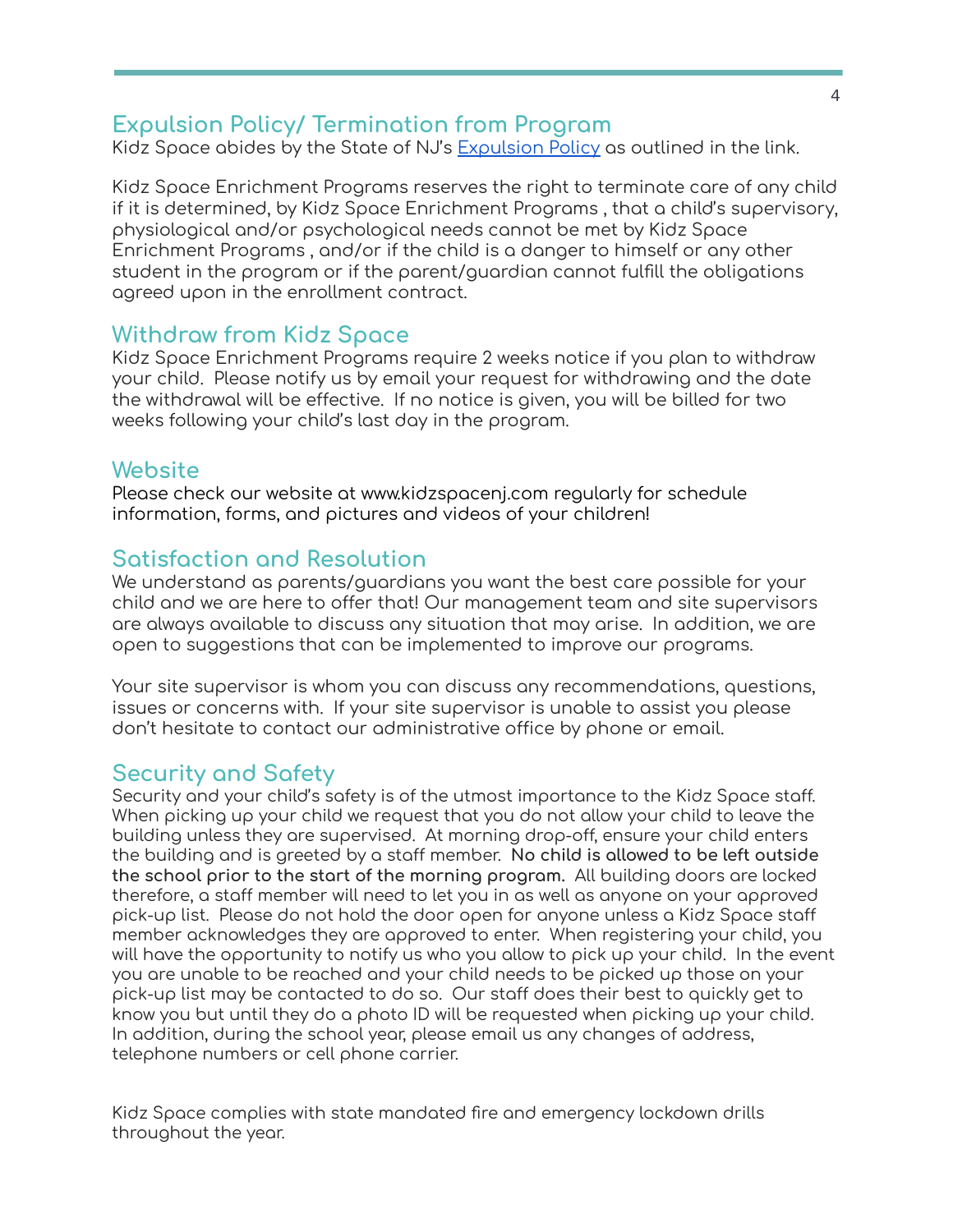### **Calendar**

We follow each district's school calendar. We provide care when the school has a scheduled half day but do not offer care when the school is closed. Please visit our website, at the beginning of each school year, for a calendar of holiday observances and special closing days.

### **Inclement Weather/ Emergency Closing/ Delayed Openings**

If your district has a weather related closing, Kidz Space will also be closed. If the school has an emergency delayed opening or early closing there will be no Kidz Space program. Burlington Twp and RV Care **may still conduct AM care during a 2 hr delay day. Please look for an email or text by 6:00 AM on the day of the delay for updated information.**

### **Discipline Policy**

It is our policy to never embarrass or humiliate your child. We do not allow the use of corporal punishment, harsh language, or any type of physically abusive treatment. Disciplinary action will never be taken for failure to eat, sleep or soiling oneself.

The staff at Kidz Space supports the use of positive discipline as an effective tool to help redirect children to make better/safer decisions, which in-turn will lead to improved self-control. When disciplinary action is necessary, children will be removed from the conflicting situation where they are encouraged to reflect on their behavior. We will help them determine how they could handle the situation in a more positive way in the future before returning to their group.

### **Field Trip Policy**

Kidz Space Summer Camp offers weekly field trips. If your child is registered on the day a field trip is scheduled, you will be charged for the trip in the enrollment process. All staff members are needed to chaperone trips therefore all children attending the day of a scheduled field trip must also attend the trip.

We also schedule pool trips. Therefore, during the enrollment process it is important to note that if you select, my child can swim in all areas of the pool that you are giving permission for your child to be in the deep end of the pool as well as use the waterslides.

### **Solicitation**

We prohibit any distribution of literature or products at any of our sites.

### **Americans with Disabilities Act (ADA)**

It is our policy to accept children in compliance with the Americans with Disabilities Act (ADA), and any other applicable local, state, or federal laws pertaining to the provision of services to those with disabilities. We consider each child's situation on an individual basis and ask that you discuss your child's special needs with the director prior to enrollment.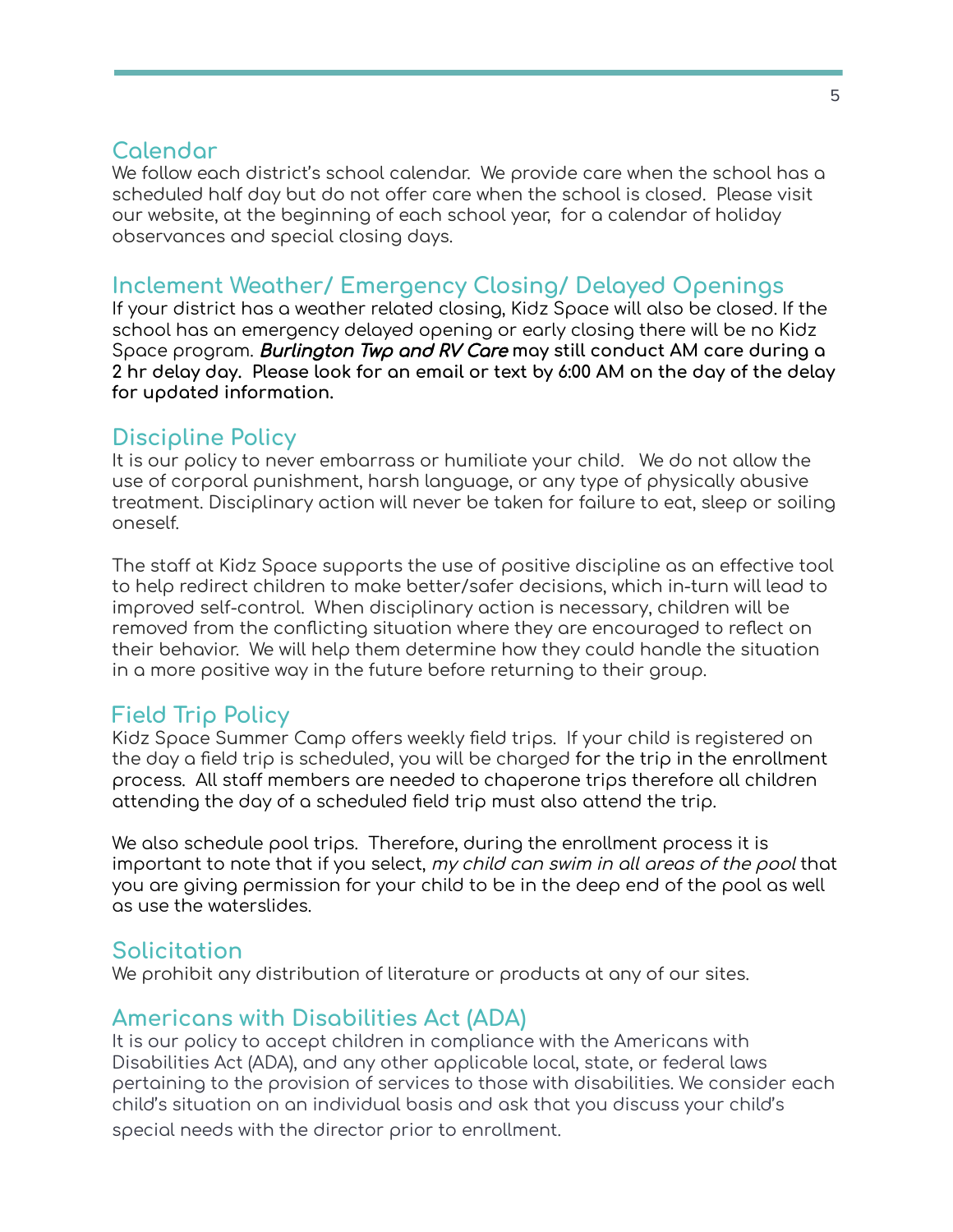# **PROGRAM TUITION/FEE POLICIES**

### **Registration Fee**

An annual registration fee is charged each school year to cover administrative costs. Only one fee is charged per family.

# **Subsidies and Discounts**

Kidz Space makes every effort to lend a Helping Hand to our families. Our Helping Hands program includes:

- 1. 10% discount for Military, Law Enforcement and Teachers. Be sure to include your occupation when completing your child's online registration form. Only one discount is permitted per child.
- 2. 10% discount for the siblings. Only one discount is permitted per child.
- 3. Acceptance of BCAP and Military subsidies. Parents/Guardians are responsible for any balances and copayments. If applying for subsidies, you will be responsible to pay tuition until we are notified by the respective agency when they will begin making payments. In the case, we are paid by the agency for tuition you have already paid we will issue you a refund and adjust your account accordingly.

### **Absences/Tuition Adjustments**

In order to maintain a high quality program, we must budget for on-going costs associated with our staff, facility and supply needs. To cover these costs, we will always charge a full month's tuition. No allowances or deductions will be made for absences, vacations, holidays or weather related closings.

# **Payment Options**

- 1. We accept cash, checks and credit cards on site.
- 2. You can enroll in automatic payments, using your bank account or credit card through Tuition Express. Tuition Express allows us to process tuition payments safely, quickly and efficiently. If enrolled in our before/aftercare program your monthly tuition payment will be processed on the 20th of each preceding month (ex. October's tuition will be withdrawn on September 20th). If enrolled in Summer Camp or Full Day Child Care at RVHS your weekly tuition payment will be processed on Mondays. Please click this link for the *Tuition [Express](https://www.kidzspacenj.com/wp-content/uploads/2022/01/Tuition-Express-Form-ks.pdf)* form.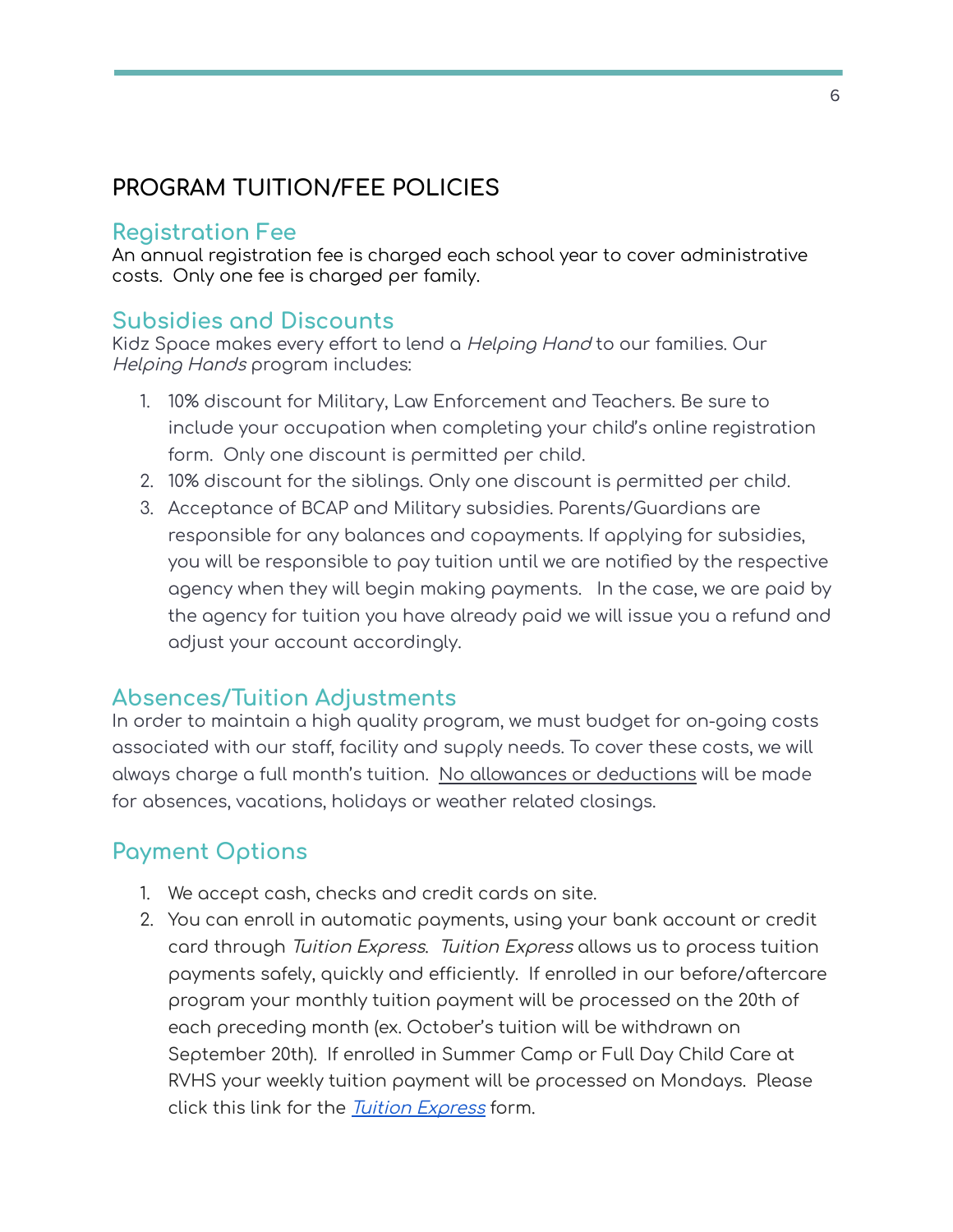- 3. Online tuition payments can be made using a credit card. To do so register at www.myprocare.com. a)choose the Pay button, b) fill in your credit card information and amount you want to pay, c) choose whether you want your credit card information saved and, d) select Pay now. When registering you will need to use the email you provided us when you registered your child.
- 4. Call our administrative office at 609-384-3881 to make a payment over the phone.

#### **\*Please note we only accept Debit, Visa and Mastercard\***

### **Return Payment Fees**

There is a \$30.00 returned check fee and we reserve the right to refuse future payments by check.

### **Late Pickup**

We understand an occasional lateness, picking up your child, may be unavoidable. We ask, if this happens, that you call the on-site phone at your child's program and notify our staff. There will also be a late fee of \$1.00 for every minute after 6pm (5pm at the RV Daycare). Payment is due at the time you pick up your child and should be submitted to the supervising staff member. If this becomes a frequent issue we may ask that you find alternative care for your child.

### **Attendance**

If your child is absent from school or is not going to be attending Kidz Space, please call, text or email us. If we do not receive notice regarding your child's absence, we will contact you and/or school officials to confirm the location of your child.

# **NJ STATE POLICIES**

### **Information to Parents**

Under provisions of the Manual of Requirements for Child Care Centers (N.J.A.C. 3A:52), every licensed child care center in New Jersey must provide to parents of enrolled children written information on parent visitation rights, State licensing requirements, child abuse/ neglect reporting requirements and other child care matters. The center must comply with this requirement by reproducing and distributing to parents and staff this written statement, prepared by the Office of Licensing, Child Care & Youth Residential Licensing, in the Department of Children and Families. In keeping with this requirement, the center must secure every parent and staff member's signature attesting to his/ her receipt of the information.

Our Center is required by the State Child Care Center Licensing law to be licensed by the Office of Licensing (OOL), Child Care & Youth Residential Licensing, in the Department of Children and Families (DCF). A copy of our current license must be posted in a prominent location at our center. Look for it when you're in the center.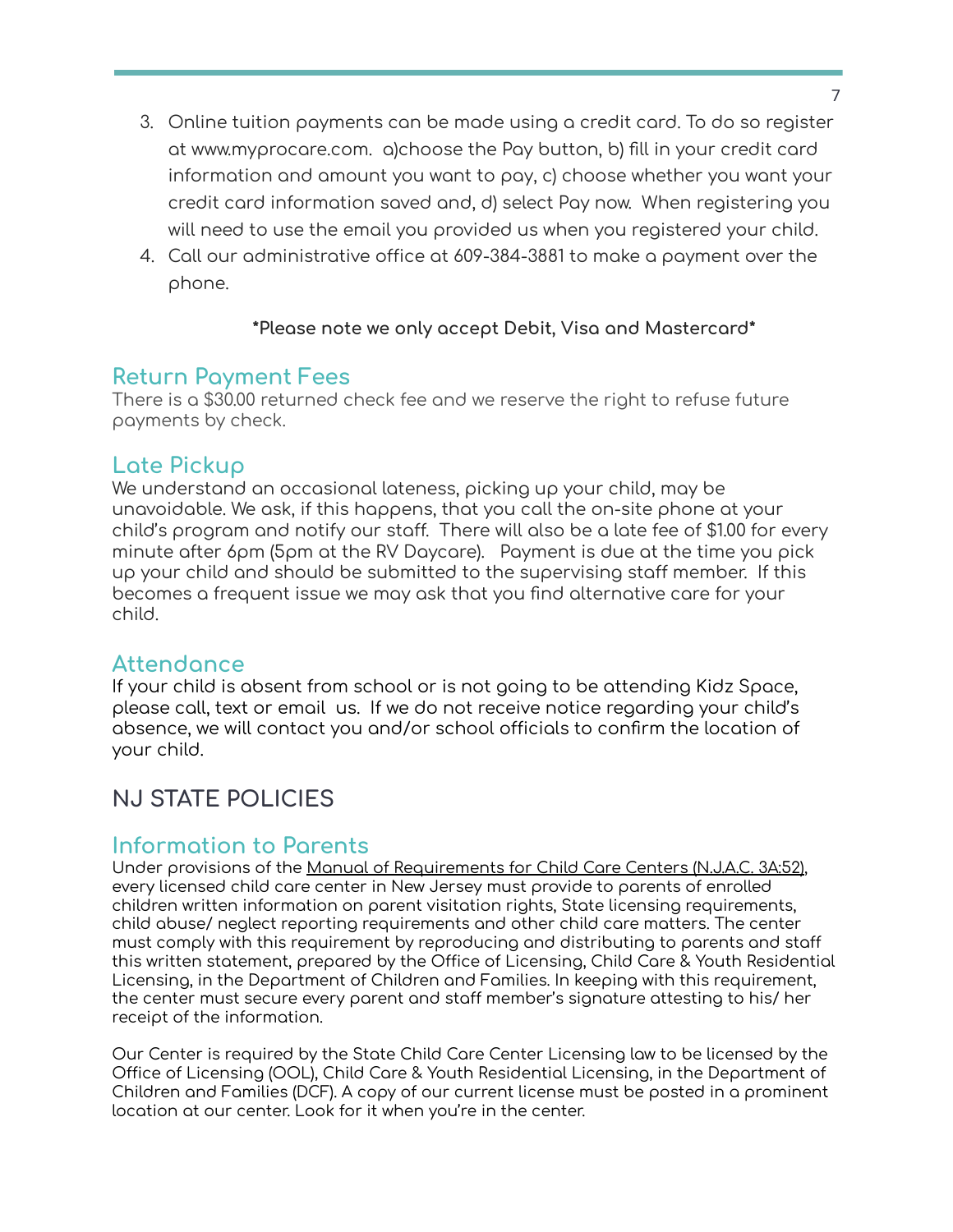To be licensed, our center must comply with the Manual of Requirements for Child Care Centers (the official licensing regulations). The regulations cover such areas as: physical environment/ life-safety; staff qualifications, supervision, and staff/ child ratios; program activities and equipment; health, food and nutrition; rest and sleep requirements; parent/ community participation; administrative and record keeping requirements; and others.

Our center must have on the premises a copy of the Manual of Requirements for Child Care Centers and make it available to interested parents for review. If you would like to review our copy, just ask any staff member. Parents may view a copy of the Manual of Requirements on the DCF website at

<http://www.nj.gov/dcf/providers/licensing/laws/CCCmanual.pdf> or obtain a copy by sending in a check or money order for \$5 made payable to the "Treasurer, State of New Jersey", and mailing it to: NJDCF, Office of Licensing, Publication Fees, PO Box 657, Trenton, NJ 08646-0657.

We encourage parents to discuss with us any questions or concerns about the policies and program of the center or the meaning, application or alleged violations of the Manual of Requirements for Child Care Centers. We will be happy to arrange a convenient opportunity for you to review and discuss these matters with us. If you suspect our center may be in violation of licensing requirements, you are entitled to report them to the Office of Licensing toll free at 1 (877) 667-9845. Of course, we would appreciate your bringing these concerns to our attention.

Our center must have a policy concerning the release of children to parents or people authorized by parents to be responsible for the child. Please discuss with us your plans for your child's departure from the center.

Our center must have a policy about administering medicine and health care procedures and the management of communicable diseases. Please talk to us about these policies so we can work together to keep our children healthy.

Our center must have a policy concerning the expulsion of children from enrollment at the center. Please review this policy so we can work together to keep your child in our center.

OOL/INFORMATION TO PARENTS/APRIL 2017

Parents are entitled to review the center's copy of the OOL's inspection/ Violation Reports on the center, which are available soon after every State licensing inspection of our center. lf there is a licensing complaint investigation, you are also entitled to review the OOL's complaint investigation summary Report, as well as any letters of enforcement or other actions taken against the center during the current licensing period. Let us know if you wish to review them and we will make them available for your review or you can view them online at <https://data.nj.gov/childcareexplorer>.

Our center must cooperate with all DCF inspections/ investigations. DCF staff may interview both staff members and children.

Our center must post its written statement of philosophy on child discipline in a prominent location and make a copy of it available to parents upon request. We encourage you to review it and to discuss with us any questions you may have about it.

Our center must post a listing or diagram of those rooms and areas approved by the OOL for the children's use. Please talk to us if you have any questions about the center's space.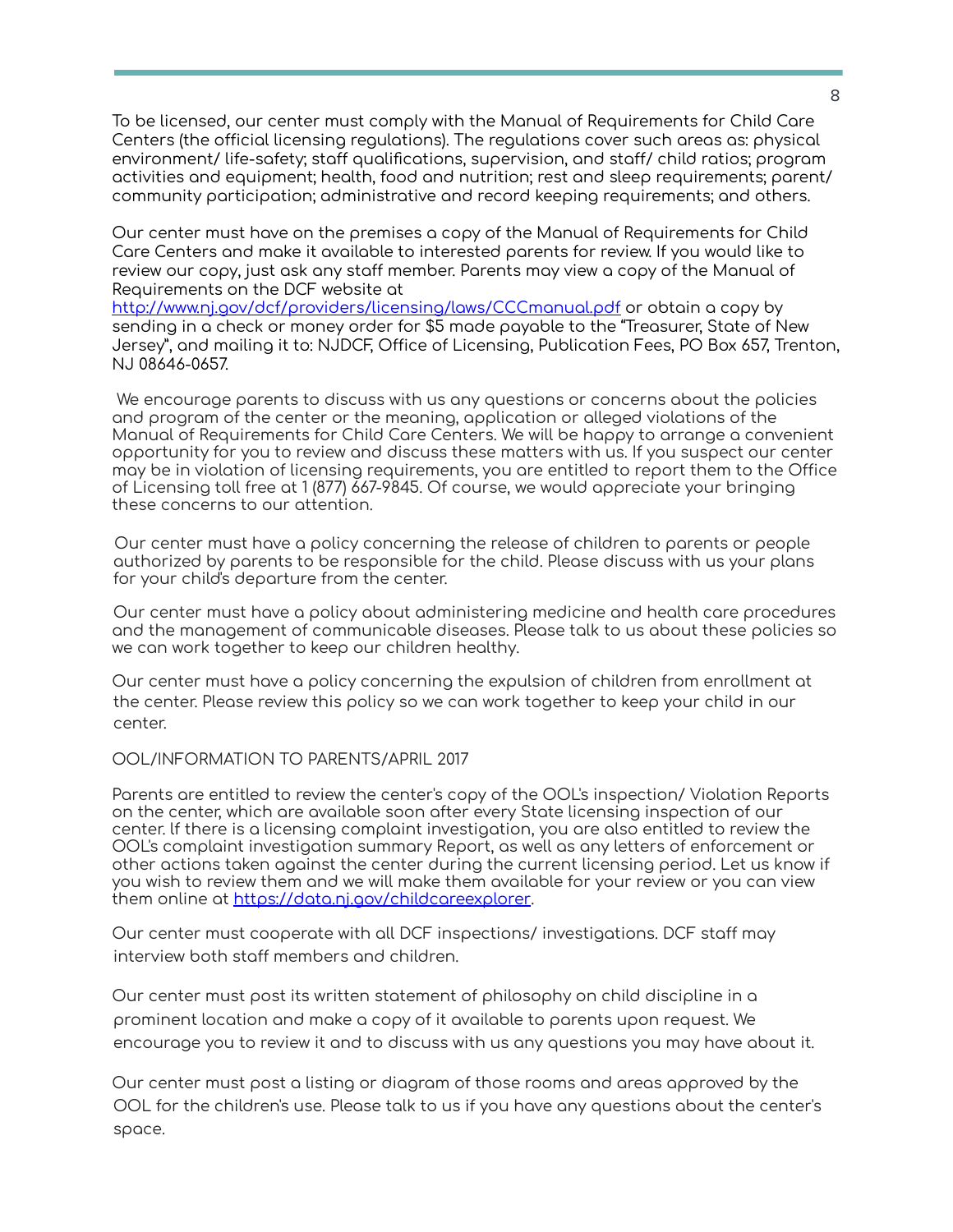Our center must offer parents of enrolled children ample opportunity to assist the center in complying with licensing requirements; and to participate in and observe the activities of the center. Parents wishing to participate in the activities or operations of the center should discuss their interest with the center director, who can advise them of what opportunities are available.

Parents of enrolled children may visit our center at any time without having to secure prior approval from the director or any staff member. Please feel free to do so when you can. We welcome visits from our parents. Our center must inform parents in advance of every field trip, outing, or special event away from the center, and must obtain prior written consent from parents before taking a child on each such trip.

Our center is required to provide reasonable accommodations for children and/or parents with disabilities and to comply with the New Jersey Law Against Discrimination (LAD), P.L. 1945, c. 169 (N.J.S.A. 10:5-1 et seq.), and the Americans with Disabilities Act (ADA), P.L. 101-336 (42 U.S.C. 12101 et seq). Anyone who believes the center is not in compliance with these laws may contact the Division on Civil Rights in the New Jersey Department of Law and Public Safety for information about filing an LAD claim at (609) 292-4605 (TTY users may dial 711 to reach the New Jersey Relay Operator and ask for (609) 292-7701), or may contact the United States Department of Justice for information about filing an ADA claim at (800) 514-0301 (voice) or (800) 514-0383 (TTY).

Our center is required, at least annually, to review the Consumer Product Safety Commission (CPSC), unsafe children's products list, ensure that items on the list are not at the center, and make the list accessible to staff and parents and/or provide parents with the CPSC website at [http://www.cpsc.gov/Recalls.](http://www.cpsc.gov/Recalls) internet access may be available at your local library. For more information call the CPSC at (800) 638-2772.

Anyone who has reasonable cause to believe that an enrolled child has been or is being subjected to any form of hitting, corporal punishment, abusive language, ridicule, harsh, humiliating or frightening treatment, or any other kind of child abuse, neglect, or exploitation by any adult, whether working at the center or not, is required by State law to report the concern immediately to the State Central Registry Hotline, toll free at (877) NJ ABUSE/ (877) 652-2873. Such reports may be made anonymously. Parents may secure information about child abuse and neglect by contacting: DCF, Office of Communications and Legislation at (609) 292-0422 or go to [www.state.nj.us/dcf/.](http://www.state.nj.us/dcf/)

### **Policy on the Release of Children**

Children will be released only to that child's parent(s) or person(s) authorized by the parent(s) to pick-up the child from the program. Any person authorized to pick up your child may also be required to assume responsibility for your child in an emergency if the parent(s) cannot be reached.

If a non-custodial parent has been denied access, or granted limited access, to a child by court order, the program must secure documentation to the effect, maintain a copy on file, and comply with the terms of the court. If the parent(s) or person(s) authorized by the parent(s) fails to pick up a child at the time of the program's daily closing, Kidz Space shall ensure that: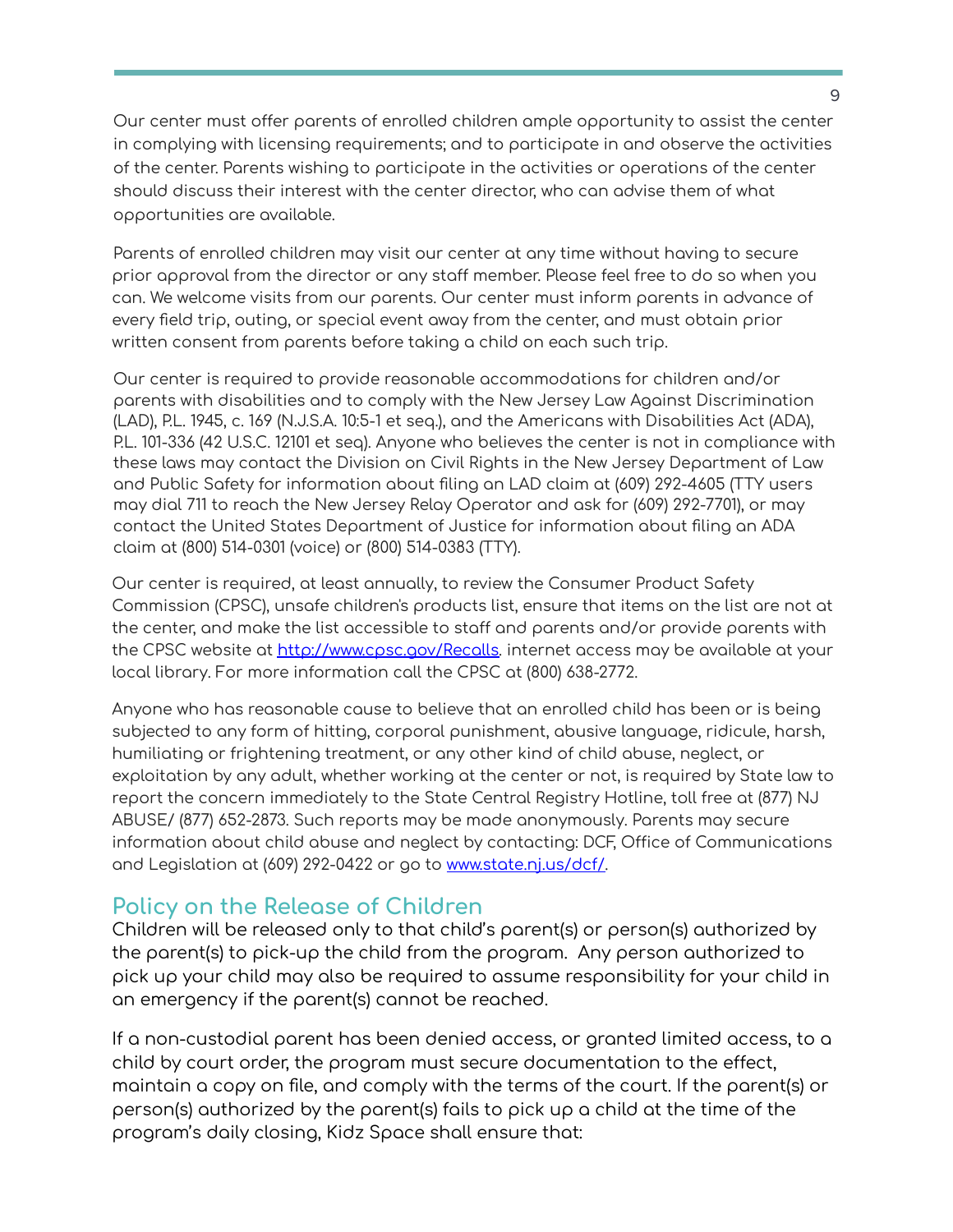- 1. The child is supervised at all times
- 2. Staff will attempt to contact the parent(s) or person(s) authorized by the parent(s); and
- 3. An hour or more after closing time, and provided that the other arrangements for releasing the child to his/her parent(s) or person(s) authorized by the parent(s), have failed and the staff member(s) cannot continue to supervise the child at the center, the staff member shall call the 24 hour State Central Registry Hotline 1-877-NJ-ABUSE (1-877-652-2873) to seek assistance in the caring for the child until the parent(s) or person(s) authorized by the child's parent(s) are able to pick up the child.

If the parent(s) or person(s) authorized by the parent(s) appears to be physically and/or emotionally impaired to the extent that, in the judgment of the director and/or staff member, the child would be placed at risk of harm if released to such an individual, the center shall ensure that:

- 1. The child is not be released to such an impaired individual;
- 2. Kidz Space staff will attempt to contact the child's parent(s) or an alternative person(s) authorized by the parent(s); and
- 3. If the center is unable to make alternative arrangements, a staff member shall call the 24 hour State Central Registry Hotline 1-877-NJ-ABUSE (1-877-652-2873) to seek assistance in caring for the child.

For school-aged child programs, no child shall be released from the program unsupervised except upon written permission from the child's parent(s).

### **Supervision**

Children are divided into groups by age or grade and are supervised by staff members who are responsible to keep track of the children in their care. Staff use walkie-talkies in order to have the ability to communicate with other staff members without needing to leave children unattended. During times when there are few children in attendance, the remaining children may be combined into one group.

Children shall be supervised at all times. This includes during outdoor activities, toileting procedures, when walking through hallways as appropriate for their age, developmental needs, the setting and the nature of the activity. Kidz Space abides by NJ State mandates for children to staff ratios.

# **Tracking Requirements for Arrivals/Departures**

- 1. Staff will document childrens' arrival and departure times.
- 2. If children are absent or late and Kidz Space has not been contacted, every effort should be made to contact the parent(s) or emergency contacts until the child is located.
- 3. Parents or guardians are required to bring their child into the school and sign them in. Children are released only to an approved person on the pick-up list.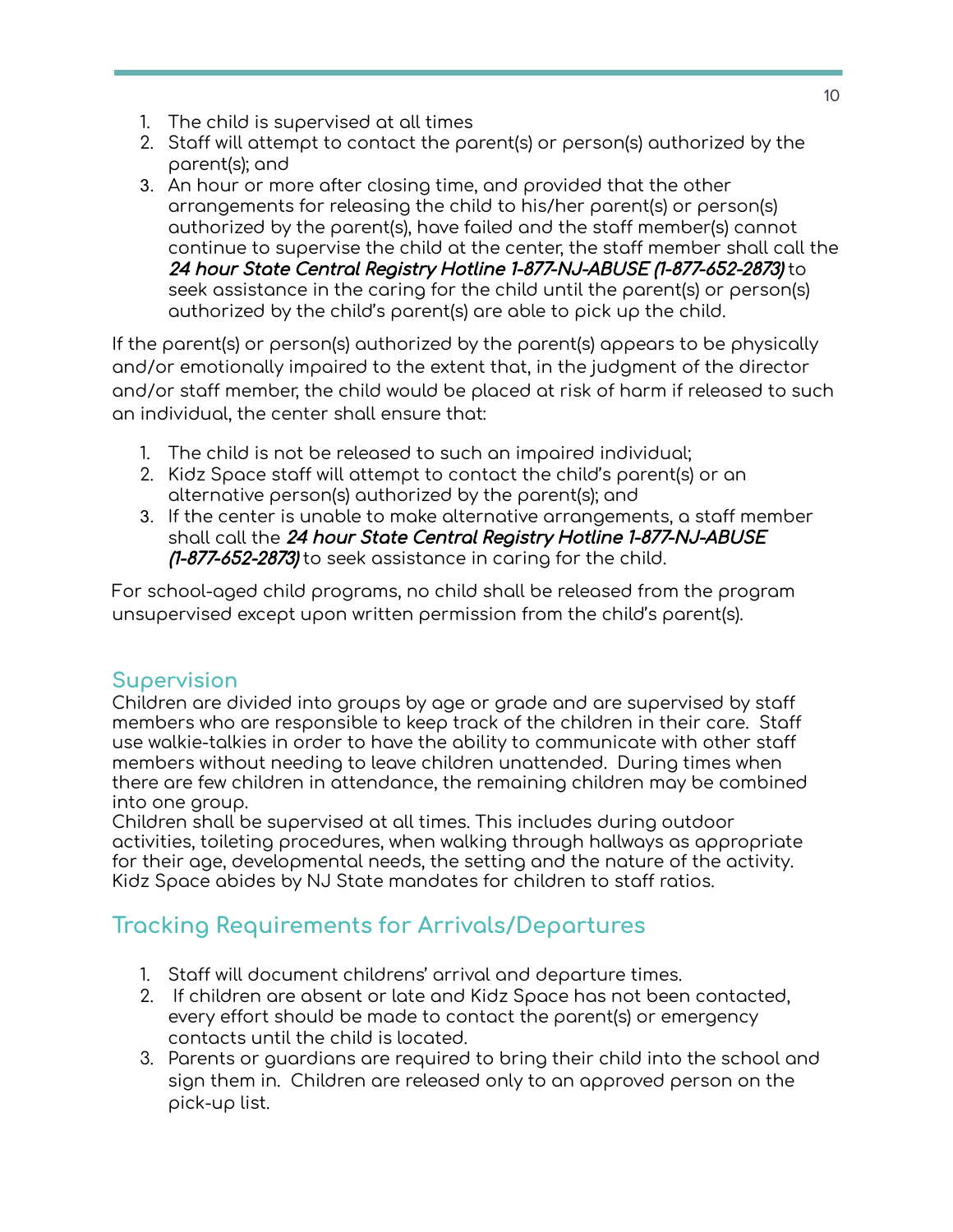# **Guidelines for Positive Discipline Policy (Children)**

Positive discipline is the process of teaching children how to behave appropriately while respecting the rights for the individual child, groups, and the adult. Methods of positive discipline shall be consistent with the age and development needs of the child, and lead to the ability to develop and maintain self-control

Positive discipline is different from punishment. Punishment tells children what they should not do; positive discipline tells the children what they should do. Punishment teaches fear; positive discipline teaches self- esteem.

Although incorporating positive discipline takes time, patience, repetition and the willingness to change the way you deal with the children, we believe it's worth it because we have seen its effectiveness.

Kidz Space incorporates positive discipline by...

#### Planning ahead

- Anticipate and eliminate potential problems
- Have a few consistent, clear rules that are explained to children and understood by adults.
- Have a well planned daily schedule.
- Plan for ample elements of fun and humor.
- Include some group decision-making.
- Provide time and space for the child to be alone.
- Make it possible for each child to feel he/she has had some positive impact on the group.
- Provide the structure and support children need to resolve their differences.
- Share ownership and responsibility with the children.

#### Having guidelines

- Redirect children in order to change their focus to a positive behavior, when necessary.
- Provide individualized attention to help the child deal with a particular situation.
- Use *time out* by removing a child for a few minutes from the area or activity so that he/she may gain self-control. (One minute for each year of the child's age is a good rule of thumb).
- Divert the child and remove from the area of conflict.
- Provide alternative activities and acceptable ways to release feelings.
- Point out natural or logical consequences of children's behavior.
- Offer a choice when there are two acceptable options.
- Criticize the behavior, not the child. Example, not saying "bad boy" or "bad girl" but instead "That is not allowed here."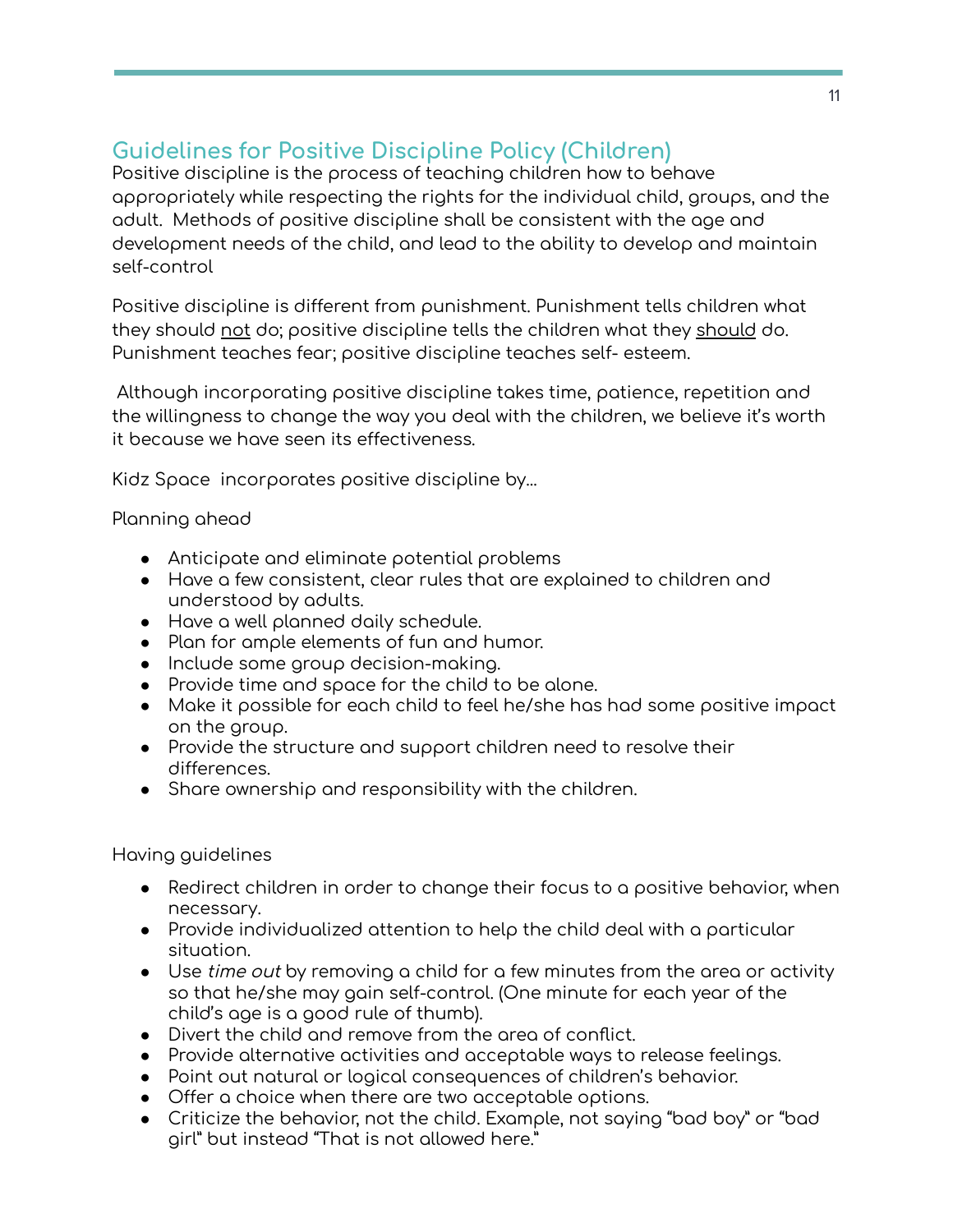Reinforcing positive behavior

- Praise a child who is listening and making good decisions.
- Reward good behavior and use encouragement rather than competition, comparison or criticism.
- Ignore small annoyances and deliberate provocations.
- Show your concern/care for every child.
- Listen to the child's point of view.

The knowledge that positive discipline is NOT:

- Disciplining a child for failing to eat or sleep or for soiling themselves.
- Hitting, shaking, or any other form of corporal punishment.
- Using abusive language, ridicule, harsh, humiliating or frightening treatment or any other form of emotional punishment of children.
- Engaging in or inflicting any form of child abuse and/or neglect.
- Withholding food, emotional responses, stimulation, or opportunities for rest or sleep.
- Requiring a child to remain silent or inactive for an inappropriate long period of time.

### **TECHNOLOGY POLICIES**

### **Social Media Zero Tolerance Policy**

Students/Parents/Employees are prohibited from posting any information pertaining to Kidz Space on any social media sites. Kidz Space Enrichment Programs uses the Kidz Space website, Procare, Procare App and Facebook as social media/networking outlets. Posting of photographs or videos of children on any social media site or app, unless designated by the Director, is prohibited including, but not limited to photographs or videos of children obtained though handheld devices, computers, video monitoring systems, childcare monitoring apps, or any other electronic device or transmission. Any breach of the center's Policy on the Use of Technology and Social Media identified, must be promptly reported to the Director. Posting of private or sensitive company, staff or prior staff, and/or enrolled or previously enrolled children/family information is prohibited. Staff/parent communication is limited to center approved outlets. Vulgar or abusive language, disparaging remarks and/or references of a disparaging manner, personal attacks of any kind, or offensive terms targeting individuals or groups is prohibited. Kidz Space Enrichment Programs will pursue violators of this policy and seek prosecution for possible defamation under the fullest extent that the law provides.

### **Communication**

Kidz Space Enrichment Programs considers keeping you abreast of information an important facet to creating a successful program. Therefore, we are always looking for ways to improve our communication with our parents/guardians.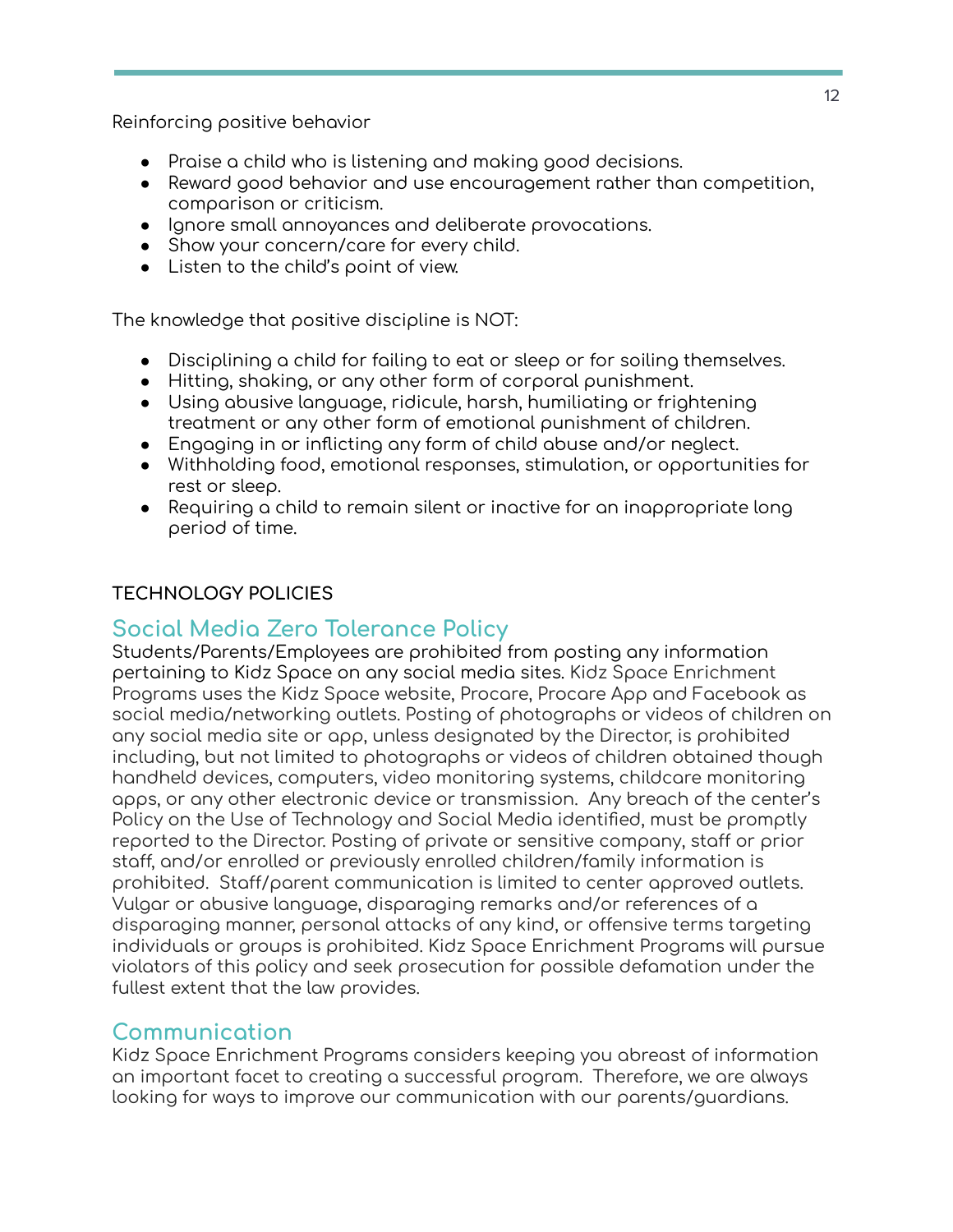Some of the ways we may provide important information to you are;

- 1. Website or Facebook Updates
- 2. Monthly Newsletters
- 3. Emails
- 4. Procare Text Messages
- 5. Procare Daily App (RV Daycare)
- 6. Administrative office or on-site phone calls
- 7. Posting Information at the drop off/pick up locations
- 8. Verbal communication or on-site reports exchanged with our families and site supervisors

The Kidz Space staff uses the above methods of communication to provide information to you such as illnesses, accidents, injuries, supply requests, daily updates, emergency closures, daily photos, etc.

# **Use of Electronic Communications and Recording Devices (ECRD)**

If you allow your child to use their cell phones or any ECRD during the Before/After school programs please be advised of the following rules:

No inappropriate material, as outlined in your District's Policies, can be displayed on ECRD. No pictures can be taken during Kidz Space. No videos can be recorded during Kidz Space. No games can be played that involve/display weapons or graphic, violent images of any kind**.** No ECRD can be charged during Kidz Space. Kidz Space is not responsible for any personal items, including ECRD. **If your child is observed using their ECRD for any of the above reasons they will receive one warning and be asked to forfeit their ECRD for the remainder of that day's program. If your child is observed using their ECRD for any of the above reasons a second time, they will not be allowed to have their ECRD at Kidz Space for the remainder of the school year. Observed inappropriate ECRD use after your child's second warning will be grounds for expulsion from the Kidz Space program.**

Because of privacy rules and the sensitivity of this issue, we will be enforcing these rules without exception. Please speak with your children and remind them of these rules so we can prevent any future issues.

### **MEDICAL POLICIES**

### **Injuries and Illness**

In the event a child becomes injured at Kidz Space, the parent will be notified verbally at pick up and or by an Accident/ Injury Report. If the injury is serious, the parent will be notified immediately. If immediate medical attention is required, paramedics will be called to transport your child to the nearest hospital and the parents will be notified. There are CPR/BLS certified staff present during Kidz Space hours.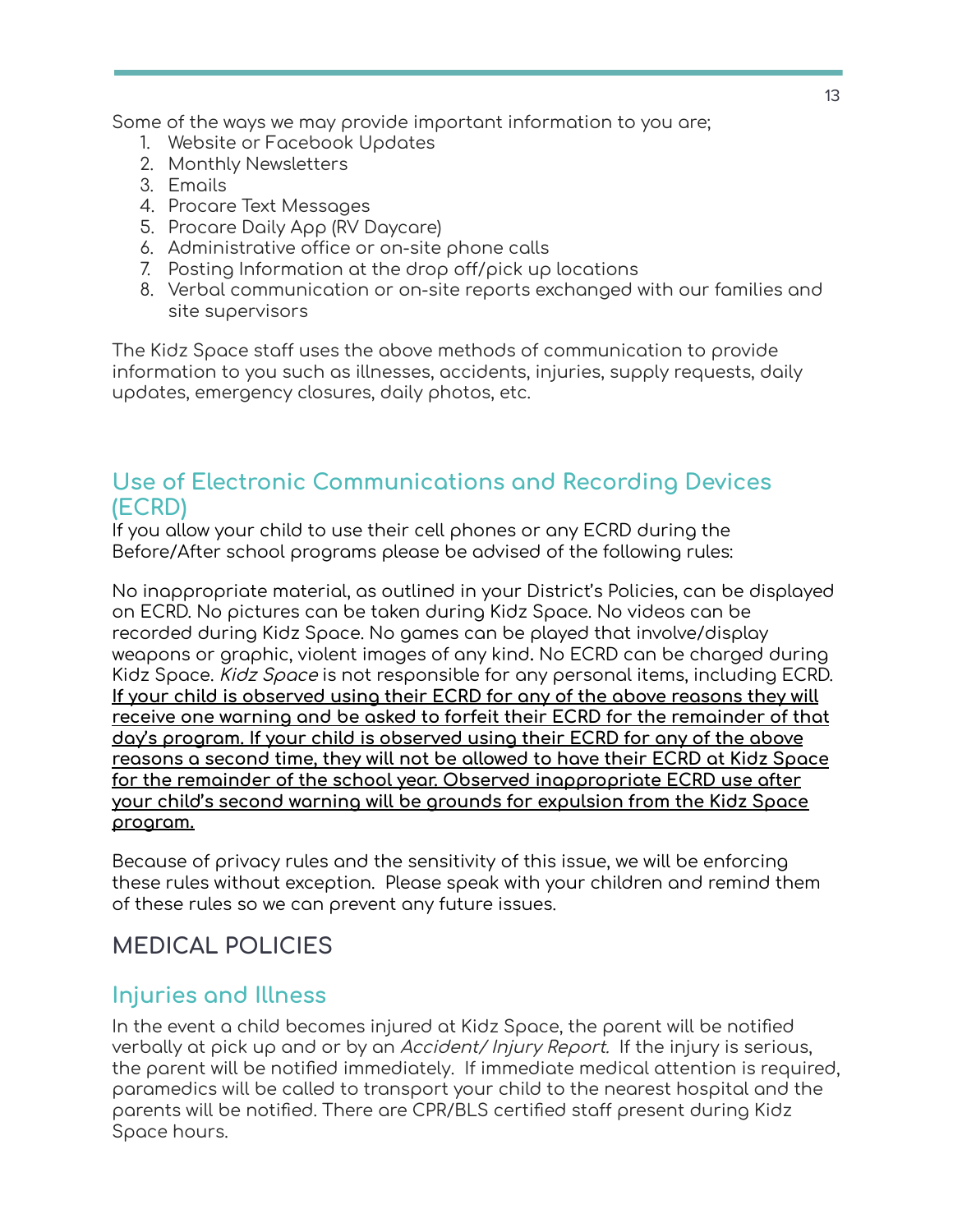If your child becomes ill at Kidz Space we will immediately notify you, the child's parent/guardian, to pick up your child or make arrangements for them to be picked up by the persons designated on your authorized pick-up list.

Your child will be required to be picked up for any of the following; in severe pain or discomfort; has acute diarrhea or vomiting; sore throat or severe coughing; yellow eyes or jaundiced skin; red eyes with discharge; infected and untreated skin rash or skin lesion that are weeping or bleeding; difficult or rapid breathing; visibly enlarged lymph nodes; blood in urine; oral temperature is over 101.5 degrees Fahrenheit or generally does not feel well.

Your child may return to Kidz Space after they have been fever free for 24 hours, symptom free or have a doctor's note stating that he/she is no longer a serious health risk to himself/herself or others.

If your child has one of the communicable diseases listed here, he/she may not return to Kidz Space without a doctor's note stating that the child is no longer contagious: COVID-19\* Chicken Pox\*,German Measles, Hepatitis A\*, Shigella \*, Strep Throat, Lice, Haemophilus Influenza\*, Meningococcus\*, Tuberculosis\*, Giardia Lamblia\*, Salmonella\*, Impetigo, Scabies, Mumps \*, Measles\*, Tuberculosis\*, Whooping Cough\*

\*reportable diseases as specified in NJAC 10:122-7.10a

#### **Administration of Medicine**

If medication is to be administered during Kidz Space, an Individual Permission for Medication and Health Care Procedure form must be submitted to us. Written doctor authorization is required for all prescriptions. All medication must be in their original containers. Please note, we DO NOT have access to medications in the schools' nurse's office.

### **PROGRAM SPECIFIC INFORMATION**

### **BEFORE/AFTER SCHOOL**

#### **Hours for the Before School Program**

Kidz Space before school programs begins at 7:00 am and ends immediately at the start of school.

### **Hours for the After School Program**

Kidz Space after school program begins immediately following school dismissal and ends at 6:00 pm..

### **Scheduled Early Dismissal**

Kidz Space will run from the scheduled dismissal time until 6:00 pm. If your child normally attends Kidz Space on a day there is a scheduled early dismissal or delayed opening there will be no additional charge. Children who aren't scheduled to attend, on the above mentioned days, can be "dropped in" for an additional charge as long as they are registered.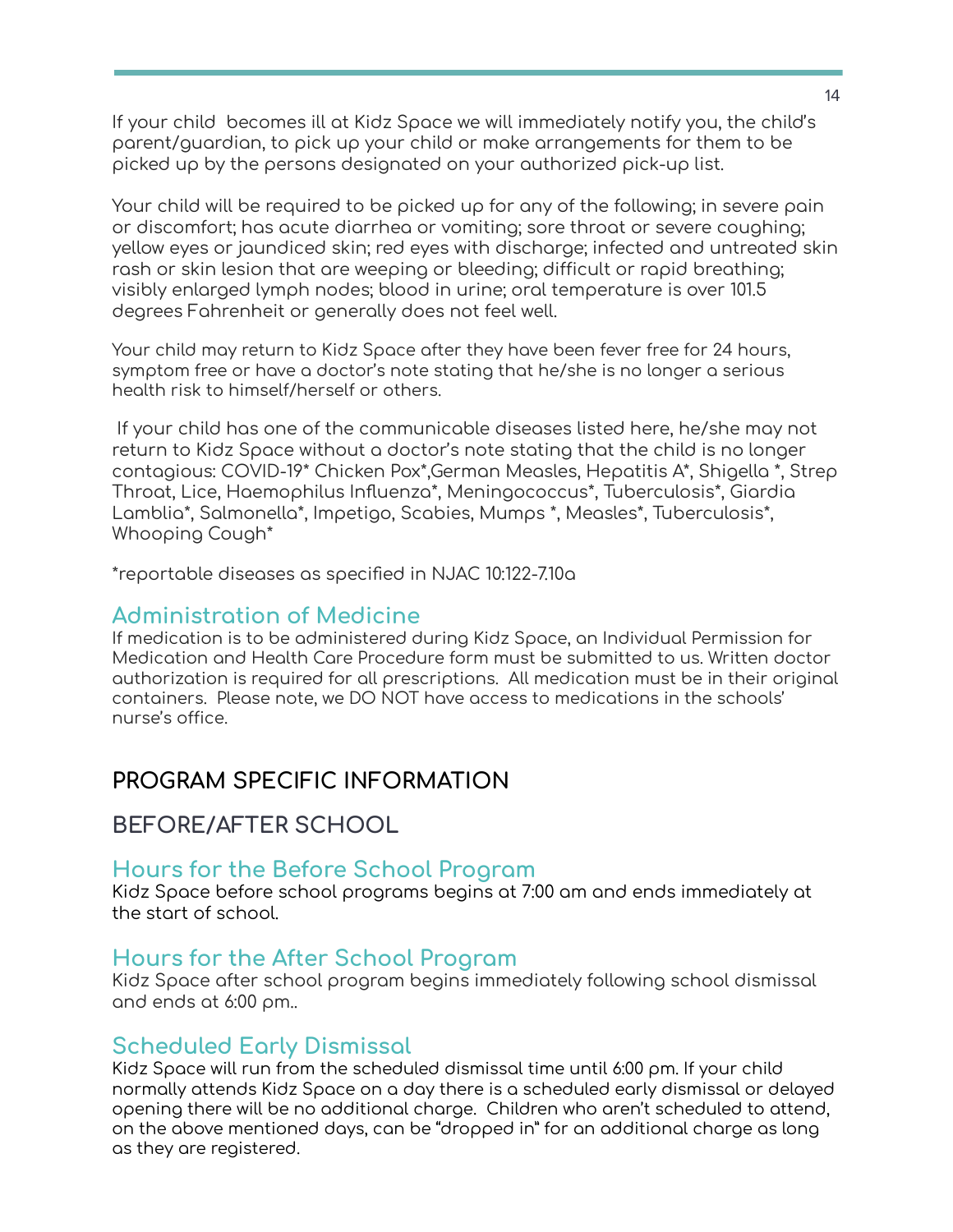# **Tuition for Before/After Care**

- **1.** Tuition is calculated on a yearly basis (Sept. Jun.) and billed monthly in 10 equal amounts. Tuition must be received on the 20th of each preceding month. If tuition is not paid by the 20th, a late fee of \$15.00 will be assessed on the 21st and each week after until tuition is paid in full. Drop-ins are additional charges and will be billed separately. We accept cash, checks and credit cards on site.
- **2.** If your child is picked up after 6:00 pm, there is a late pick fee of \$1.00 per minute for every minute after 6:00 pm.
- **3.** If Kidz Space determines that the financial obligations agreed upon in the tuition contract cannot be met by the parent/guardian, Kidz Space reserves the right to cancel the contract without notice and seek legal means to collect unpaid balances.

### **Curriculum**

Our objective is to foster a life-long love of learning through fun, choice-based activities in a stress free environment. We encourage student creativity and critical thinking throughout our flexible curriculum which includes Life Skills, STREAM, Physical Activities, Arts and Crafts and Character Education. The curriculum is focused on students' interests and accomplished through themes and project-based activities that encourages students to enhance their knowledge and broaden academic learning.

### **Toileting**

Students enrolled in Kidz Space before/after care programs must be toilet trained. Although it is presumed that occasional accidents may occur, parents of children that have soiled themselves during Kidz Space will be requested to pick up their child immediately.

### **RVRHS DAYCARE**

### **Enrollment**

Enrollment for this program begins at 6 weeks to 5 years of age. Our easy online enrollment can be found on our website.

### **Hours for the RVRHS Daycare**

This program opens at 7 am and closes at 5 pm.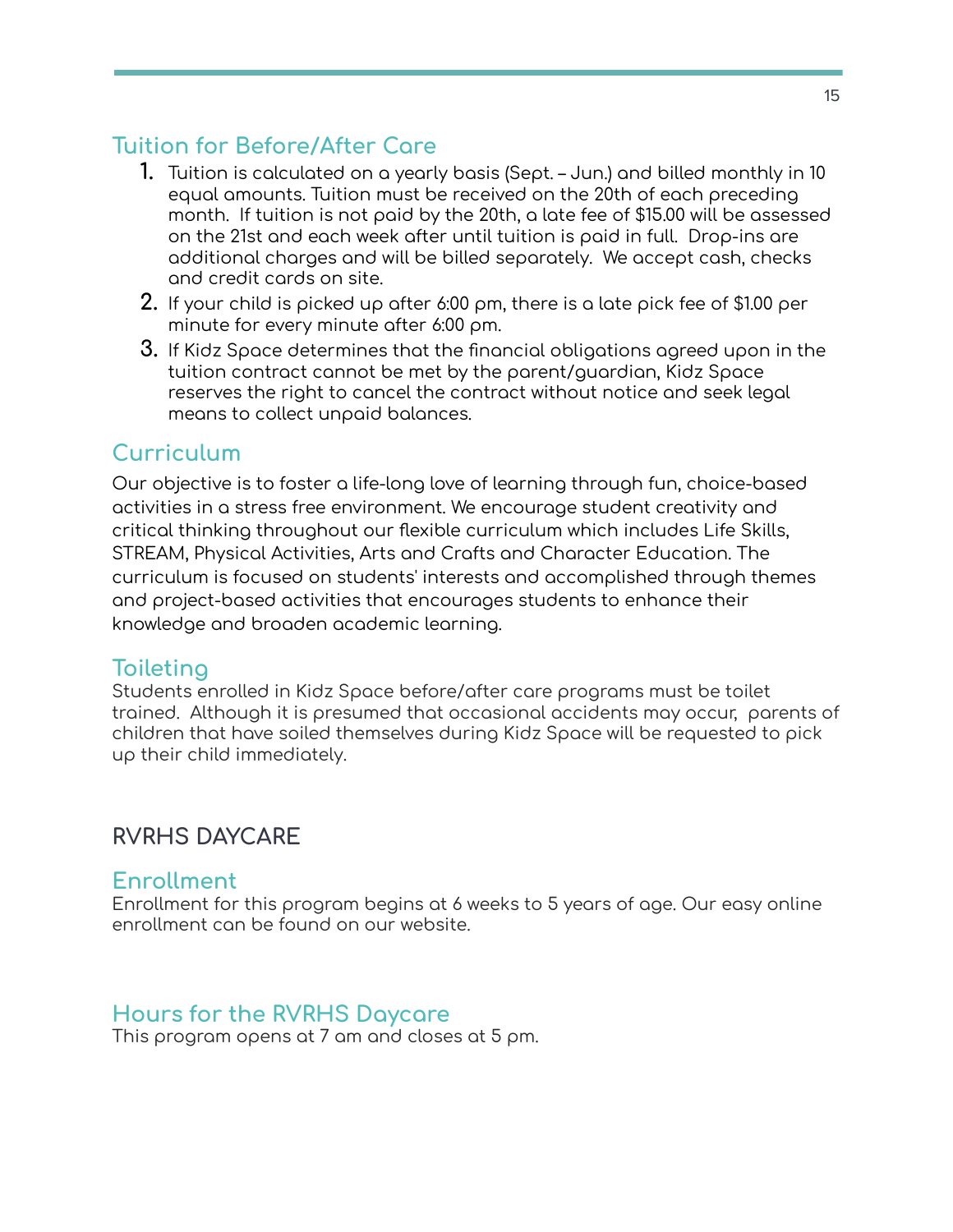# **Tuition for Daycare**

- 1. Tuition is due on the first day your child attends each week.
- 2. A \$15 late fee will be assessed each week your account is past due until it is paid in full.
- 3. If Kidz Space determines that the financial obligations agreed upon in the tuition contract cannot be met by the parent/guardian, Kidz Space reserves the right to cancel the contract without notice and seek legal means to collect unpaid balances.

### **Meet your Teacher**

Prior to the start of school you will have an opportunity to meet your child's teacher. Information regarding this day will be sent to you. It's a great time to ask questions and meet the parents of your child's classmates.

### **Teacher In-Service Days**

For all teacher in-service days we will open at 7 am.

We close at 3 pm for teacher in -service days prior to the start of the year.

We close at 5 pm for teacher in-service days during the school year.

### **Scheduled Early Dismissal/ Delayed Opening**

We close at 12:45 pm on early dismissal days. We open at 9 am when there is a 2 hour delayed **opening.**

#### **Immunizations**

Every parent/guardian must submit a Universal Health Record, completed by your child's health care provider, each year. In addition, you are required to submit your child's updated immunization form by October 1st of each year.

#### **Influenza Vaccine**

All children enrolled at Kidz Space must have the influenza vaccine(flu shot)before December 31st of each year, as per the state mandate. If we do not receive your child's updated immunization record including the influenza vaccine or a doctor's exemption note, then your child will not be permitted to attend school during flu season, which is from December 31st until March 31st.

### **Physical Activity**

We believe that movement is essential to all parts of your child's development. Activities like climbing, dancing, running and jumping help to develop your child's gross motor skills and contribute to muscle development and coordination. We provide 60 minutes of physical activity per day. This is accomplished on the playground and in the classroom through interactive lesson plans during inclement weather.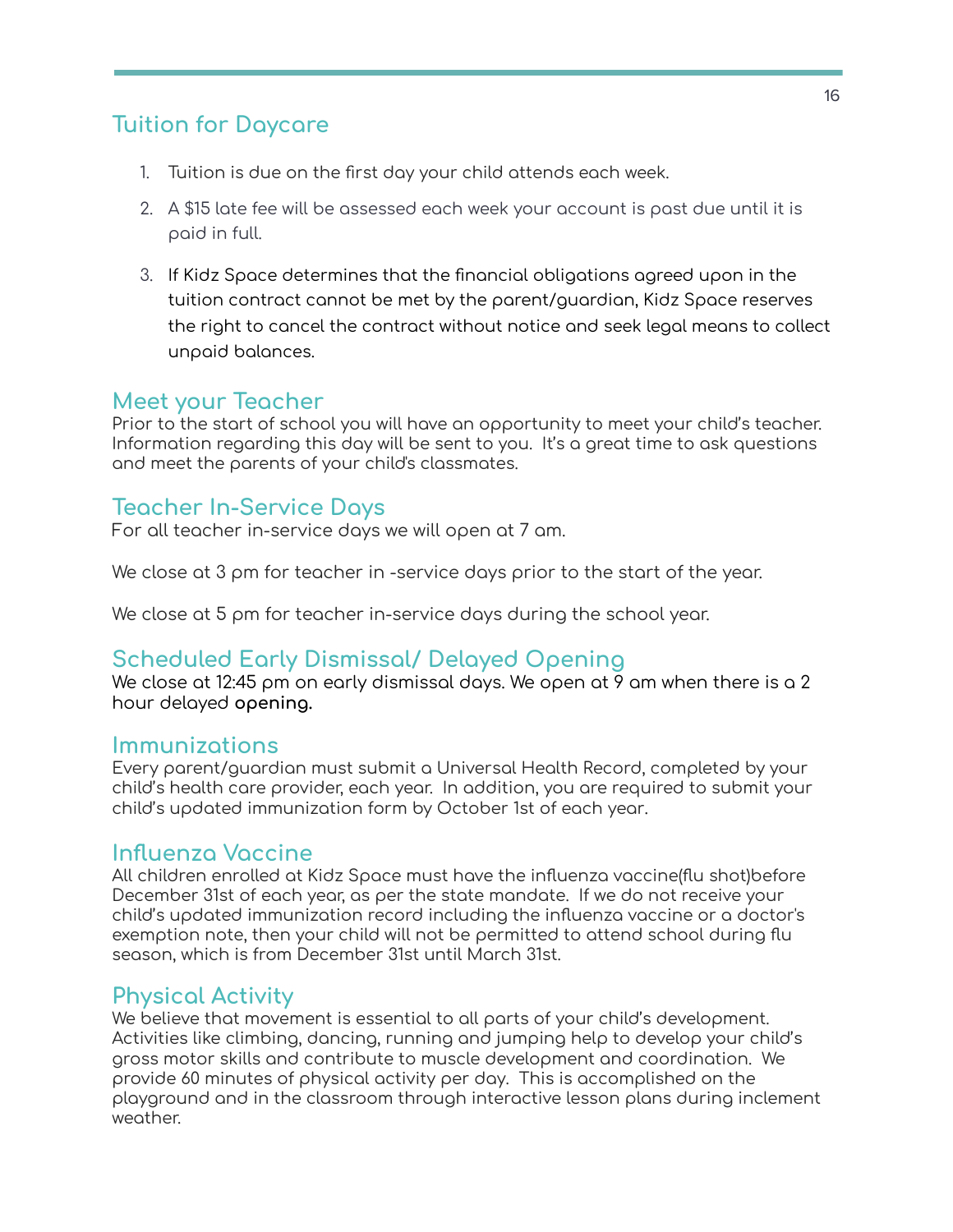#### **Lunch**

**Please label all lunch boxes, containers and thermoses with your child's name.** Kidz Space has microwaves in each classroom so you are able to send in food items that need to be warmed up. Please avoid sending in lunches that need more than a minute or two to prepare, as this averts time away from the children.

### **Rest Time**

Please send in a clean fitted crib sheet and small blanket each week. All bedding will be sent home at the end of the week so it can be laundered and returned the following week.

# **BTSD PRE-K EXPANSION**

### **Enrollment**

Please contact the Burlington Township Board of Education.

### **School Hours**

The school day runs from 9 am until 3:30 pm. Children can be dropped off no earlier than 8:45 am, unless they are enrolled in the before school program. See below for additional information on our before/after care program.

### **Calendar**

We follow the B. Bernice Young School Calendar for events and school closings.

### **Meet your Teacher**

Prior to the start of school you will have an opportunity to meet your child's teacher and see their classroom. Information regarding this special day will be sent to you. It's a great time to ask questions and meet the parents of your child's classmates.

### **Scheduled Early Dismissal/ Delayed Opening**

We close at 1 pm on early dismissal days.

We open at 11 am when there **is** a 2 hour **d**elayed **o**pening**.**

### **Before/After School Program**

Our before care is offered from 7 am until the start of school and the aftercare program is offered from the end of the school day until 6 pm. Registration information is available on our website.

### **Toileting**

Children enrolled in Kidz Space programs must be toilet trained. Although it is presumed that occasional accidents may occur, parents of children that have soiled themselves during Kidz Space will be requested to pick up their child immediately.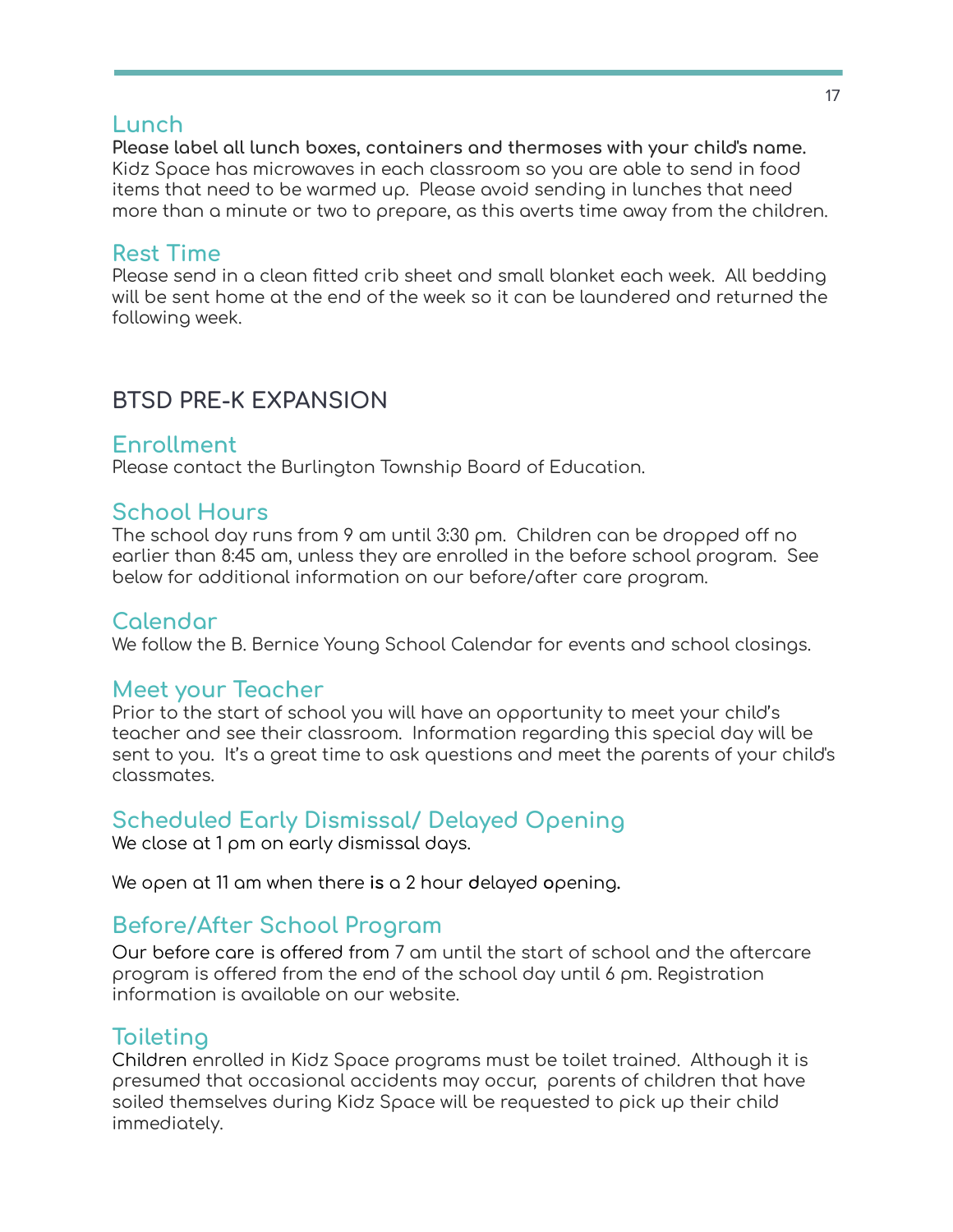### **Immunizations**

Every parent/guardian must submit their child's Universal Health Record and immunization form each year.

### **Influenza Vaccine**

All children enrolled at Kidz Space must have a yearly flu shot before December 31st. This is a state mandated vaccine and is part of our yearly inspection. If your child does not have an updated immunization record, and is not exempt with a doctor's note, then he/she may not attend school during flu season which is from December 31st until March 31st.

### **Physical Activity**

We believe that movement is essential to all parts of your child's development. Activities like climbing, dancing, running and jumping help to develop your child's gross motor skills which also contribute to muscle development and coordination. We provide 60 minutes per day of physical activity on the playground or equivalent and in our classroom through interactive lesson plans during inclement weather.

### **Lunch**

Your child will be given an opportunity to purchase school breakfast or lunch. We will include a lunch and breakfast calendar menu in your child's daily folder. When purchasing breakfast and/or lunch you must notify us. This can be done by circling the days you want breakfast/lunch on the calendar. Your child's lunch account will be charged for any days you've circled. Additional calendars can be found on the Burlington Township School District's website. Please provide a packed lunch with an ice pack, if necessary, when your child is not purchasing a school lunch. We recommend sending in a refillable water container so your child can take it on the playground with them.

### **Rest Time**

Please send in a clean fitted crib sheet and small blanket each week. All bedding will be sent home at the end of the week so it can be laundered and returned the following week.

We would like to welcome you to the Kidz Space family!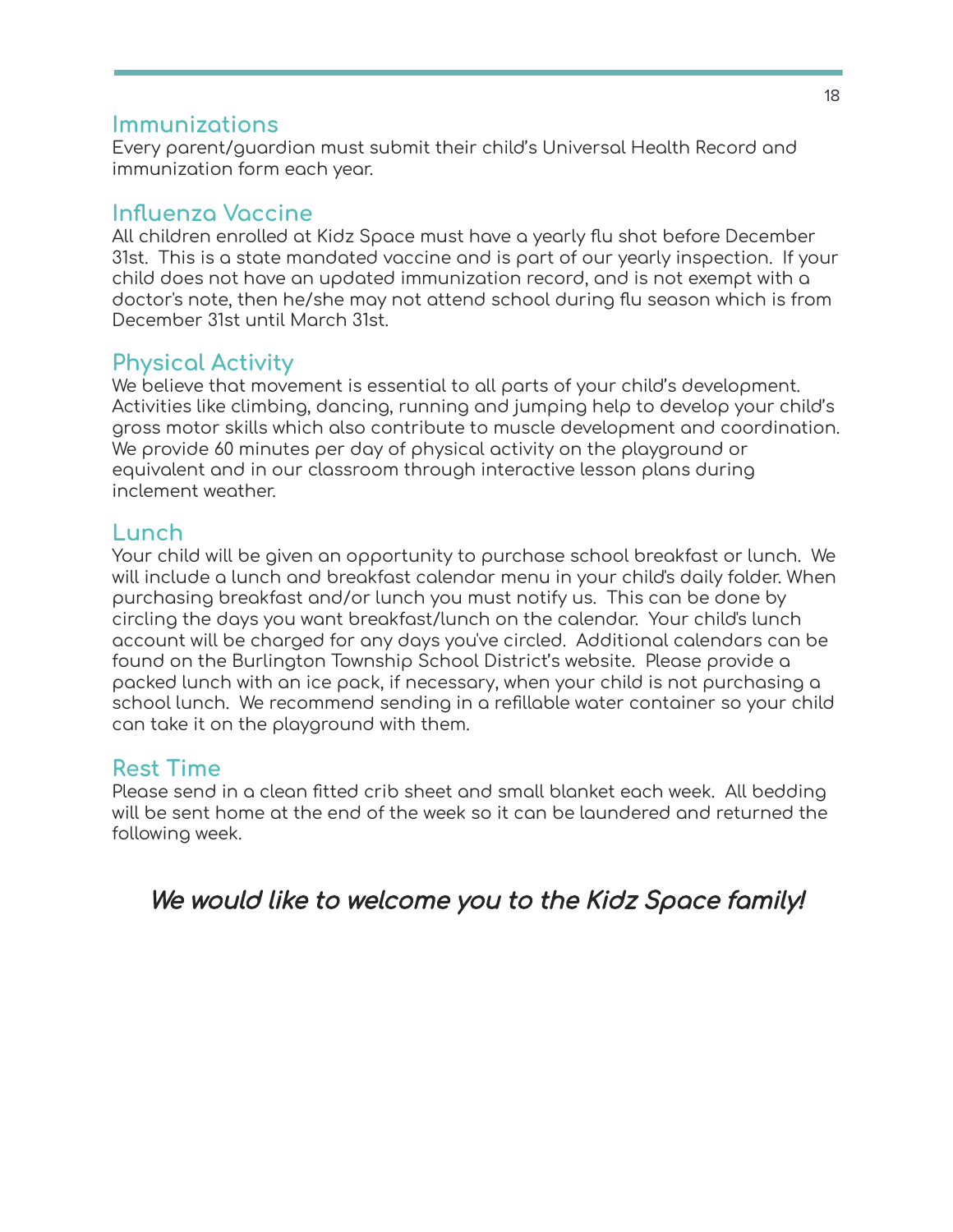# **Contact US**

### **Administrative Office**

**223 High Street Mount Holly, NJ 08060 Email: Admin@Kidzspacenj.com Phone 609-384-3881**

### **Hainesport Township School**

**211 Broad Street Hainesport, NJ 08036 Email: [BA@Kidzspacenj.com](mailto:BA@Kidzspacenj.com) On-site # 609-694-9966**

### **Eastampton Community School**

**1 Student Drive, Eastampton, NJ 08060 Email: [BA@Kidzspacenj.com](mailto:BA@Kidzspacenj.com) On-site # 609-405-4660**

### **B. Bernice Young Elementary School**

**1203 Neck Road, Burlington, NJ 08016**

**Email: [BA@Kidzspacenj.com](mailto:BA@Kidzspacenj.com)**

**On-site # 609-678-7279**

### **Fountain Woods Elementary School**

**601 Fountain Avenue Burlington, NJ 08016**

**Email: [BA@Kidzspacenj.com](mailto:BA@Kidzspacenj.com)**

**On-site # 609-678-8952**